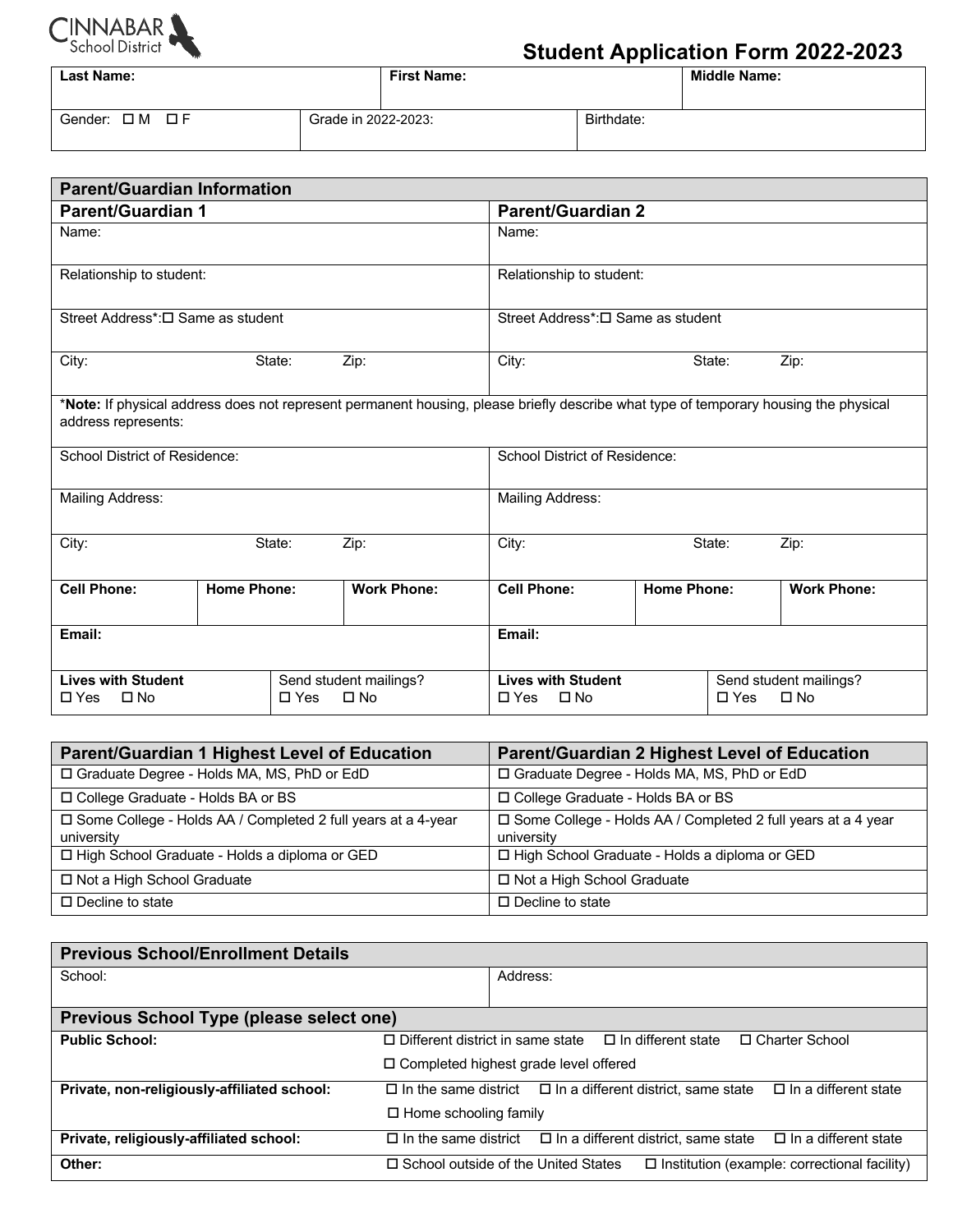| All siblings in family: |        |                   |        |
|-------------------------|--------|-------------------|--------|
| Name:                   | DOB:   | Name:             | DOB:   |
| School attending:       | Grade: | School attending: | Grade: |
| Name:                   | DOB:   | Name:             | DOB:   |
| School attending:       | Grade: | School attending: | Grade: |
| Name:                   | DOB:   | Name:             | DOB:   |
| School attending:       | Grade: | School attending: | Grade: |
| Name:                   | DOB:   | Name:             | DOB:   |
| School attending:       | Grade: | School attending: | Grade: |

| Special Programs: This information will be used for staff purposes only, and will not be used as admission criteria                                           |          |                                            |  |  |                                  |  |                                           |
|---------------------------------------------------------------------------------------------------------------------------------------------------------------|----------|--------------------------------------------|--|--|----------------------------------|--|-------------------------------------------|
| Has the applicant ever received school or private services in any of the following programs? Please<br>$\square$ Yes<br>$\square$ No<br>check all that apply. |          |                                            |  |  |                                  |  |                                           |
| $\Box$ Title I-reading                                                                                                                                        | Language | $\square$ Speech and<br>$\square$ 504 Plan |  |  | $\Box$ Counseling                |  | $\square$ English as a Second<br>Language |
| $\Box$ Special Day Class<br>$\Box$ Adaptive Physical Therapy                                                                                                  |          |                                            |  |  | $\Box$ Resource Specialist Class |  | □ Occupational Therapy                    |
| □ Gifted and Talented Education                                                                                                                               |          |                                            |  |  |                                  |  |                                           |
| Has the applicant ever had an IEP (Individualized Education Program?<br>$\Box$ Yes<br>$\Box$ No                                                               |          |                                            |  |  |                                  |  |                                           |

| Is the parent/guardian employed in one or more agricultural or fishing activities on a seasonal or temporary basis? $\Box$ Yes | $\square$ No |
|--------------------------------------------------------------------------------------------------------------------------------|--------------|

| <b>Parent/Guardian Release</b>                                                    |                            |
|-----------------------------------------------------------------------------------|----------------------------|
| Student is allowed to use computers at school                                     | $\Box$ Yes<br>$\square$ No |
| Student is allowed to access the internet at school                               | $\square$ No<br>$\Box$ Yes |
| Grant permission to include student information in the School Directory           | $\square$ No<br>$\Box$ Yes |
| Grant permission to use pictures of the student for school purposes               | $\square$ No<br>$\Box$ Yes |
| Grant permission to use pictures of the student in Yearbook ONLY                  | $\square$ No<br>$\Box$ Yes |
| Grant permission to use student work produced by this student for school purposes | $\square$ No<br>$\Box$ Yes |

## **Special Program Affidavit:**

**If No, sign here.** I certify that my student has never received Special Education services of any kind. I further certify that my student does not have a 504 Plan.

 $\boldsymbol{\mathsf{X}}$  Date to be a set of the contract of the contract of the contract of the contract of the contract of the contract of the contract of the contract of the contract of the contract of the contract of the contract

**If Yes, sign here and provide a copy of the IEP, including an exit IEP.** I understand I must submit all Special Education documentation, and/or 504 Plan with my child's enrollment paperwork, and that without it my child cannot be enrolled in this school. I certify that all statements are true and correct to the best of my knowledge.

 $\boldsymbol{\mathsf{X}}$  Date to be a set of the contract of the contract of the contract of the contract of the contract of the contract of the contract of the contract of the contract of the contract of the contract of the contract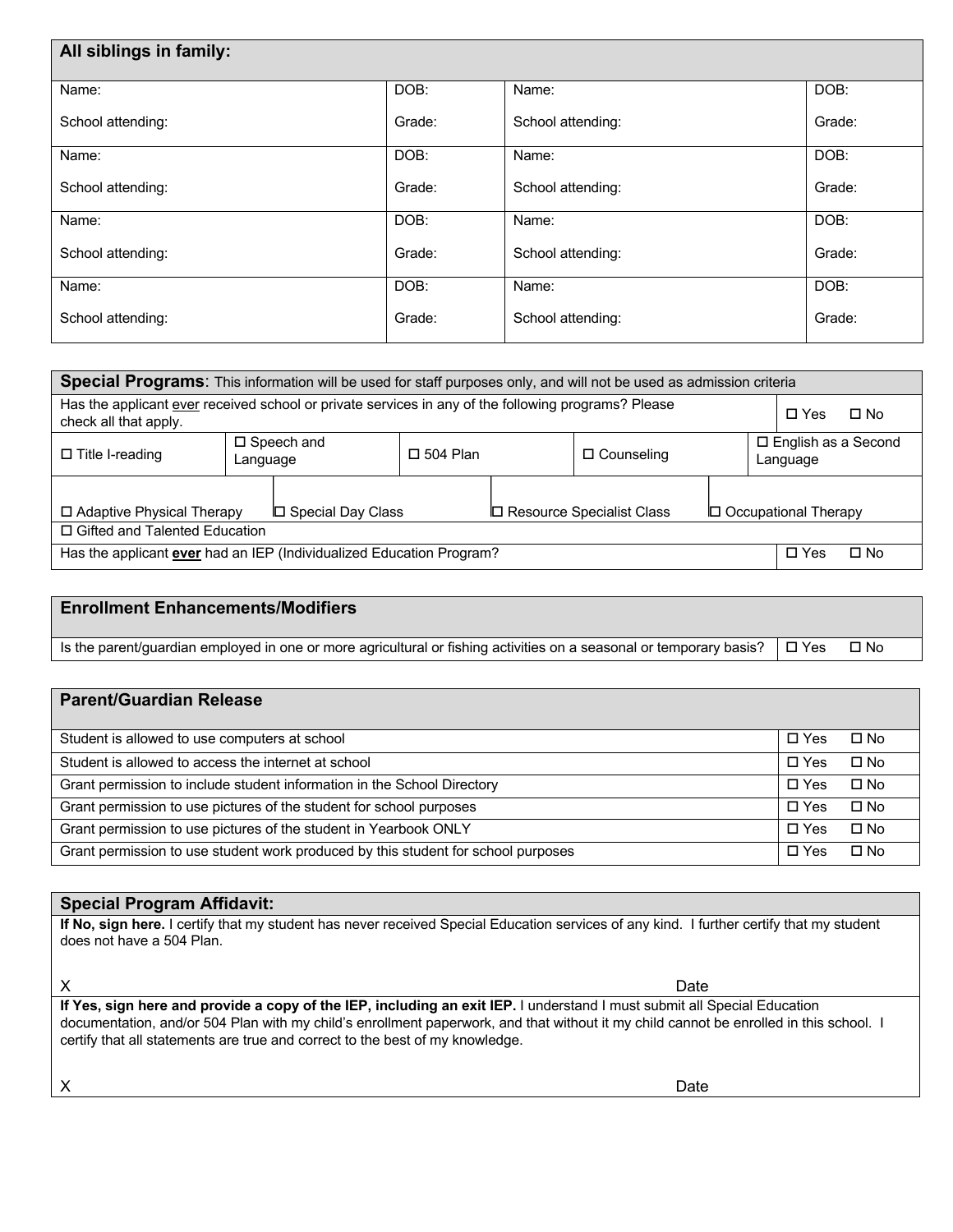| <b>Application Affidavit:</b> |  |
|-------------------------------|--|
|-------------------------------|--|

**I declare, under penalty of perjury under the laws of California, that the information provided in this application is true and accurate. I understand that this information may be verified by review of the cumulative records and that inaccurate or false information may subject my request to denial or revocation.** 

 $\mathcal{L}_\text{max}$  , and the contribution of the contribution of the contribution of the contribution of the contribution of the contribution of the contribution of the contribution of the contribution of the contribution of t

\_\_\_\_\_\_\_\_\_\_\_\_\_\_\_\_\_\_\_\_\_\_\_\_\_\_\_\_\_\_\_\_\_\_\_\_\_\_\_\_\_\_\_\_\_\_\_\_\_\_\_\_ \_\_\_\_\_\_\_\_\_\_\_\_\_\_\_\_\_\_\_\_\_\_\_\_\_\_\_\_

Parent/Guardian Signature Date

Print Name of Parent/Guardian Daytime Phone